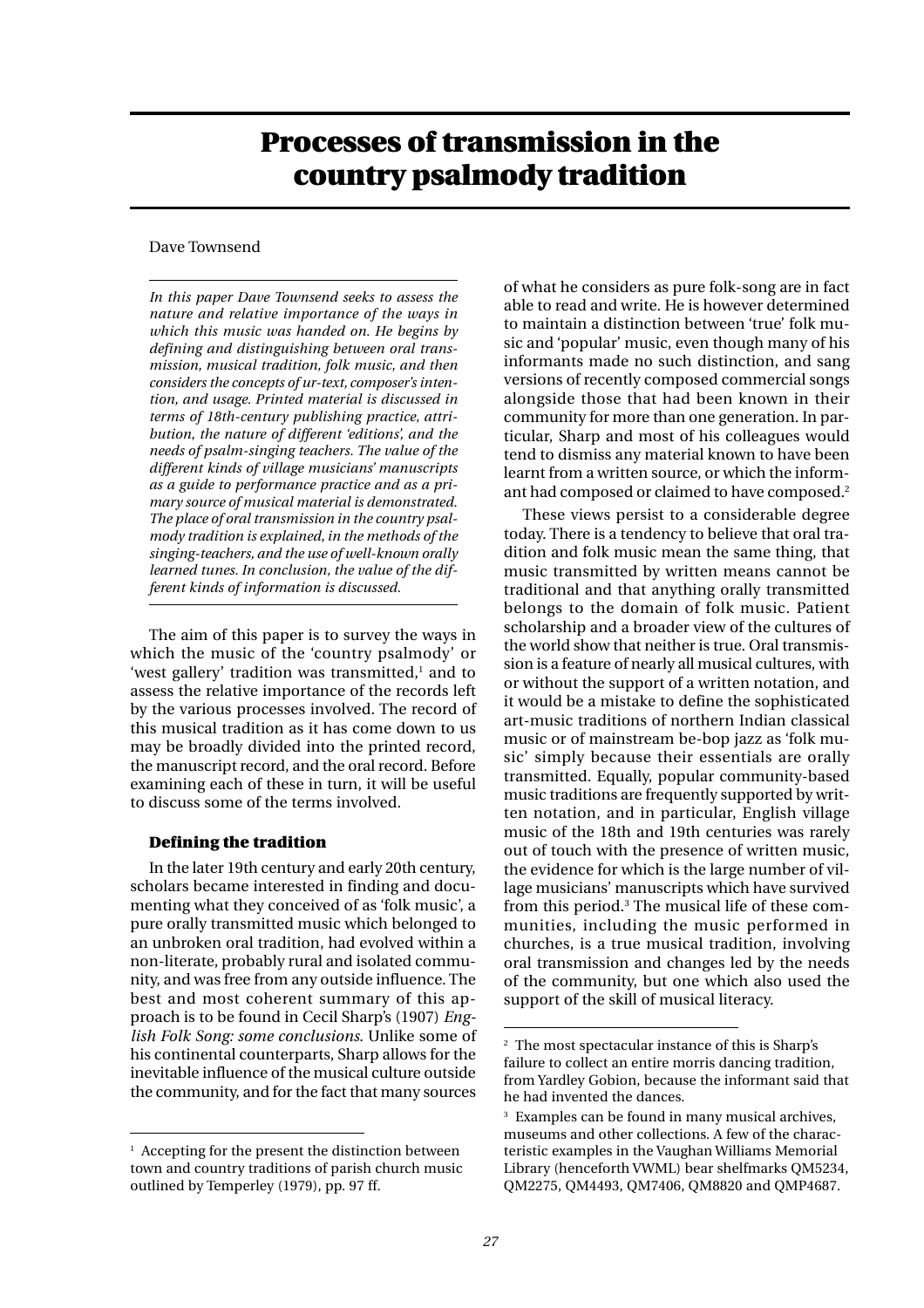#### **Original versions**

Nineteenth-century studies of folklore and early literature shared a concern with finding, and if necessary reconstructing, an ultimate original form of a work of literature or music, described as the 'ur-text'. Even in works of manifestly multiple composition, that have passed through many transformations and have been widely disseminated, the notion persisted with Sharp and his contemporaries that one version could be more true, purer, more authentic, the oldest, or closer to the original. Modern musical scholarship, in seeking out the earliest editions and manuscripts, may appear to be following the same path. However, the wider scope of historical material now available, and the greater awareness of the importance of the social context of music, means that we are ready to accept that the different recensions of any work may be of equal validity as representing a particular stage in the evolution of that work. By looking at the ways in which west gallery music was transmitted, I hope to demonstrate that this is the more fruitful way of investigating and of approaching performance of the music from this tradition. In music published specifically for the very variable conditions of country parish quires, such ideas as the composer's ideal performance, the original scoring, and artistic valuations based on 19th-century concepts of the artist as sole and unique creator, are of secondary significance.

## **Printed material**

In the search for music to study, edit or perform, the natural starting-point is with printed material. Usually it will be easier to date, place and attribute. It represents a form in which a work is known to have been disseminated. Caution must be exercised in studying early printed books of country psalmody. It is obvious from a glance at many of these books that the compilers and publishers had a different sense of intellectual property to that of the present day. They often state that the whole book is composed by a person named on the title-page, when this is rarely true.<sup>1</sup> William Knapp $^2$  is among the most scrupulous, stating in his 'advertisement' (a preface) to *A Sett of New Psalm-Tunes and Anthems* of 1738 which items he has not composed, and giving attributions. He does the same in his *New Church Melody* of 1751, but fails to identify at least one item which on stylistic grounds is almost certainly not his composition. The different versions of Matthew and Elizabeth Wilkins's *A Book of Psalmody* <sup>3</sup> are more characteristic in giving no attributions, though the book draws heavily on Knapp, Chetham and Tans'ur.

The publications of Knapp and the Wilkins make an interesting comparison. It is possible to trace the editorial history of Knapp's works. The first edition of *A Sett of New Psalm-Tunes and Anthems* (1738) contains a list of subscribers and is mostly engraved with a cursive hand. The second edition of 1741 is a very different book, re-set, with much new material, and some of the original material differently harmonised. Subsequent editions are printed from the same plates, where even the same scratches can be identified, but with new title-pages, giving the current name of the publishers and a date. In thirty-two years the book runs to eight editions,<sup>4</sup> but without the publishers' records we have no way of knowing how many copies constituted an edition, and they give no measure of the popularity of the book. *New Church Melody* remained similarly stable from the first edition (1751) onwards. The stability of these books reflects the stability of Knapp's life; we may assume that, as parish clerk, he lived in or near Poole and did not lead the life of an itinerant singing-teacher; the names he gives his tunes, all those of parishes close to Poole, would bear this out. The fact that his music is so frequently found in other printed books and in manuscripts from all parts of the country tells us far more about the popularity of his music than the number of editions.

The publications of Matthew and Elizabeth Wilkins of Great Milton, Oxfordshire, tell a different story. None bear dates, though their use of material from the first edition of Knapp's *A Sett of New Psalm-Tunes and Anthems* indicate a date later than 1738, and a copy of *A Book of Psalmody* in the Oxfordshire County Records Office<sup>5</sup> bears the manuscript date 1750. The most extraordinary feature is that whole sections of the books bound under different title-pages are the same, and that different copies with an identical title-page vary widely. Thus *An Introduction to Psalmody* '<sub>S</sub>hares the introductory instructional section with *A Book*

<sup>&</sup>lt;sup>1</sup> That is, rarely true in the currently accepted sense. See Temperley (1979), pp. 176–7, and Temperley's paper in this volume, p. 6.

<sup>2</sup> William Knapp (1698–1768), a psalmodist, parish clerk and singing-master, lived most of his life in Poole, Dorset.

<sup>&</sup>lt;sup>3</sup> See later for details on editions and dates.

<sup>4</sup> The 8th edition appeared in 1770.

<sup>5</sup> Oxfordshire County Records Office (henceforth

OCRO), MS. DD. Par. Gt. Milton e.7.

<sup>6</sup> British Library (henceforth BL), shelfmark A.487.n.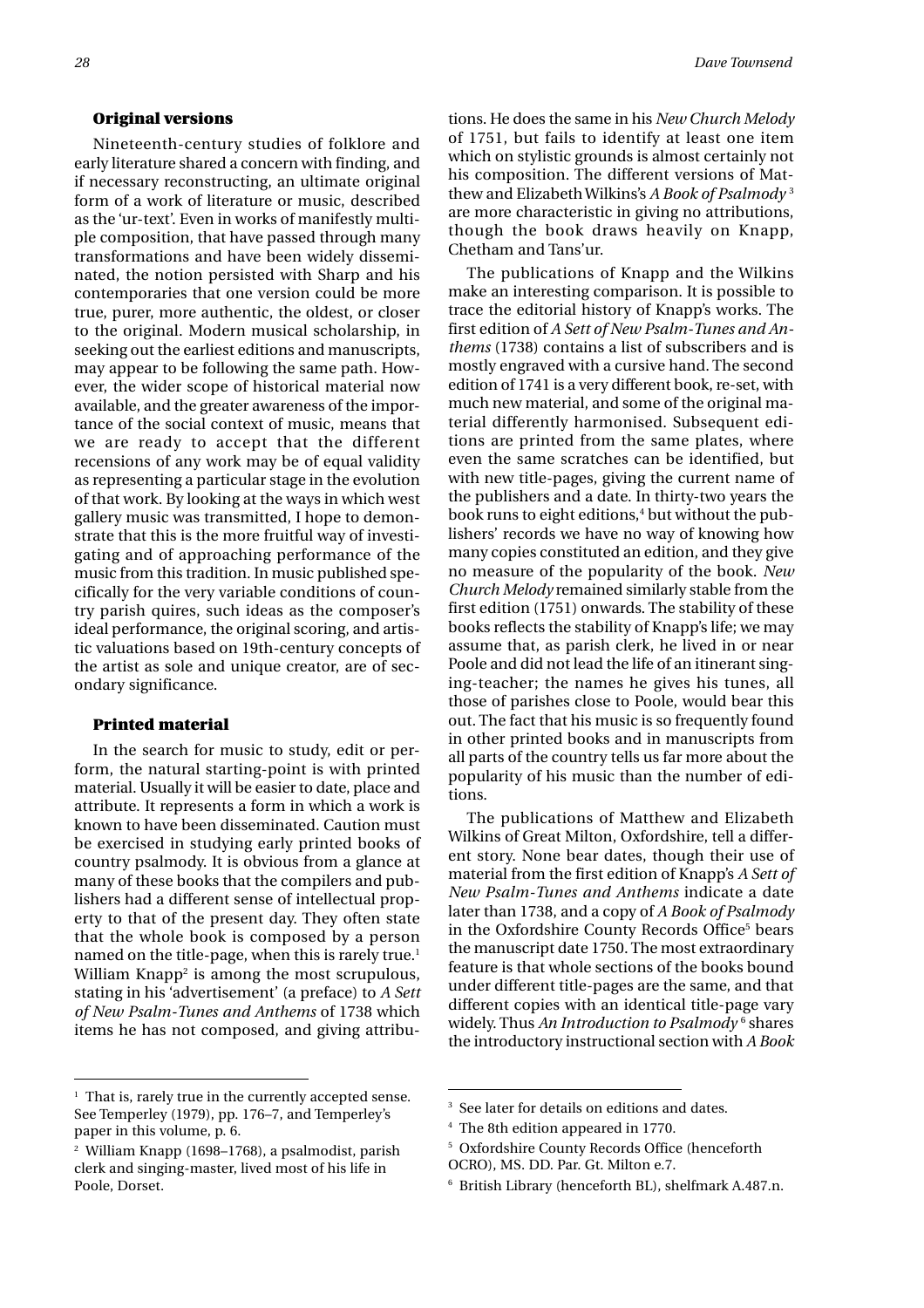of Psalmody<sup>1</sup> though the musical part is totally different.<sup>2</sup> Comparing the musical content of different copies of *A Book of Psalmody* exhibits the widest divergence, with the same pages in different order, different pages in odd places, and a general air of disorder about the whole book. One copy3 consists mostly of material from *An Introduction to Psalmody* and from Elizabeth Wilkins's *A Collection of Church Musick,* $^4$  with only a few pages in common with other copies, while the only copy I have seen of *A Second Book of Psalmody*<sup>5</sup> is virtually a reprint, re-set, of this same copy of *A Book of Psalmody*. 6 It is not realistic to talk of different editions of different books here. Matthew Wilkins or his printer obviously had a collection of plates or printed pages, ready to be turned into books as the occasion arose. Normal bibliographic considerations cannot be applied, and any book under these title pages may be different and possibly unique. This disparity may reflect the working conditions of an itinerant singing teacher, unable to carry large quantities of books about, and needing to adapt his teaching material closely to the needs of those he was teaching. They may therefore be taken as representing an actual repertoire, the material likely to be sung by a choir under Wilkins's direction.7

#### **Manuscript transmission**

It is difficult to assess the extent of musical literacy among the ordinary people of rural England in this period. Certainly the singing-teachers saw it as their task to teach the skill of singing from written music, though the early use of instruments purely as support for the vocal line suggests that singers commonly needed this extra help in keeping to their line. The use of the syllables fa, sol, la and mi for different degrees of the scale is described and recommended in most of the prefaces to printed books of country psalmody, though this was a prop to be dispensed with. (Knapp, in his introduction to the second and subsequent editions of *A Sett of New Psalm-Tunes and Anthems*, gives the syllables for his 'lessons' up to page 25, where he stops 'because I hope by this Time you can go on without that assistance'.) Oral learning and written music work side by side in this tradition, and this is clearly demonstrated by the manuscript record.

We are not here concerned with composers' original manuscripts, as hardly anything of this kind has been found for west gallery music. We should also distinguish between the usual west gallery manuscript and the musical commonplace-books of trained professional musicians, such as the Malchair manuscript $^{\rm 8}$  in the Vaughan Williams Memorial Library. West gallery manuscripts tend to fall into three categories. First, there are the *rough general notebooks*, which might contain any sort of music as well as other material, including accounts, wise sayings, and factual information. (In different manuscripts, I have found a recipe for cider-making and the distance of the earth from the sun.) The two Giles manuscripts9 from Bampton, Oxfordshire, appear to be a rough notebook of this kind and a fair copy made from it. *Master-copy books* form the second broad division. These are generally clearly laid out and well written, containing all the parts and frequently words as well. These might often be the work of someone with a prominent role in the quire, intended for use as a leader's score and for others to make copies from. One of the best examples of this kind of manuscript is James Bridcut's book,<sup>10</sup> from the Marsh Baldon parish records now in the Oxfordshire County Records Office. Finally, we have the *part-books*, containing one part only and used by the singer or instrumentalist when performing.

The manuscripts represent the actual use of the music in its proper context, and as such are of prime importance. There are four possible sources of the material, which are not mutually exclusive. First, they may be original compositions. This is difficult to tell, as attributions are so rare and, as we have seen, may be incorrect. Direct composition by west gallery musicians themselves may

<sup>1</sup> This applies to most of the copies of *A Book of Psalmody* the author has seen, including two from the Great Milton parish records, one in the BL (A.992.a), and another in private hands.

<sup>2</sup> The use of identical instructional material in different publications was not restricted to metrical psalters. See Hogwood (1978, introduction) for information regarding the use of the *plain and easy Instructions* attributed to Purcell during the 17th and early 18th centuries. [CT]

<sup>3</sup> BL, A922.

<sup>4</sup> BL, A.904.

<sup>5</sup> BL, A.992.b.

<sup>6</sup> BL, A.992.

<sup>7</sup> William East, a singing-master of Waltham, Leicestershire, active in the 1750s, may have adopted a similar pattern. For example, on the title-page verso of a copy of *Sacred Melody* (1754; BL, A.1230.o) East advertises the prices of the various options he offered. [SG] It is interesting that in the 20th centruy several publishers have adopted a similar *pick n' mix* in producing hymn-books for local usage. [CT]

<sup>8</sup> VWML, QM3619.

<sup>9</sup> VWML, QM2222 and QM2286.

<sup>10</sup> OCRO, MS. DD. Par. Marsh Baldon c.2.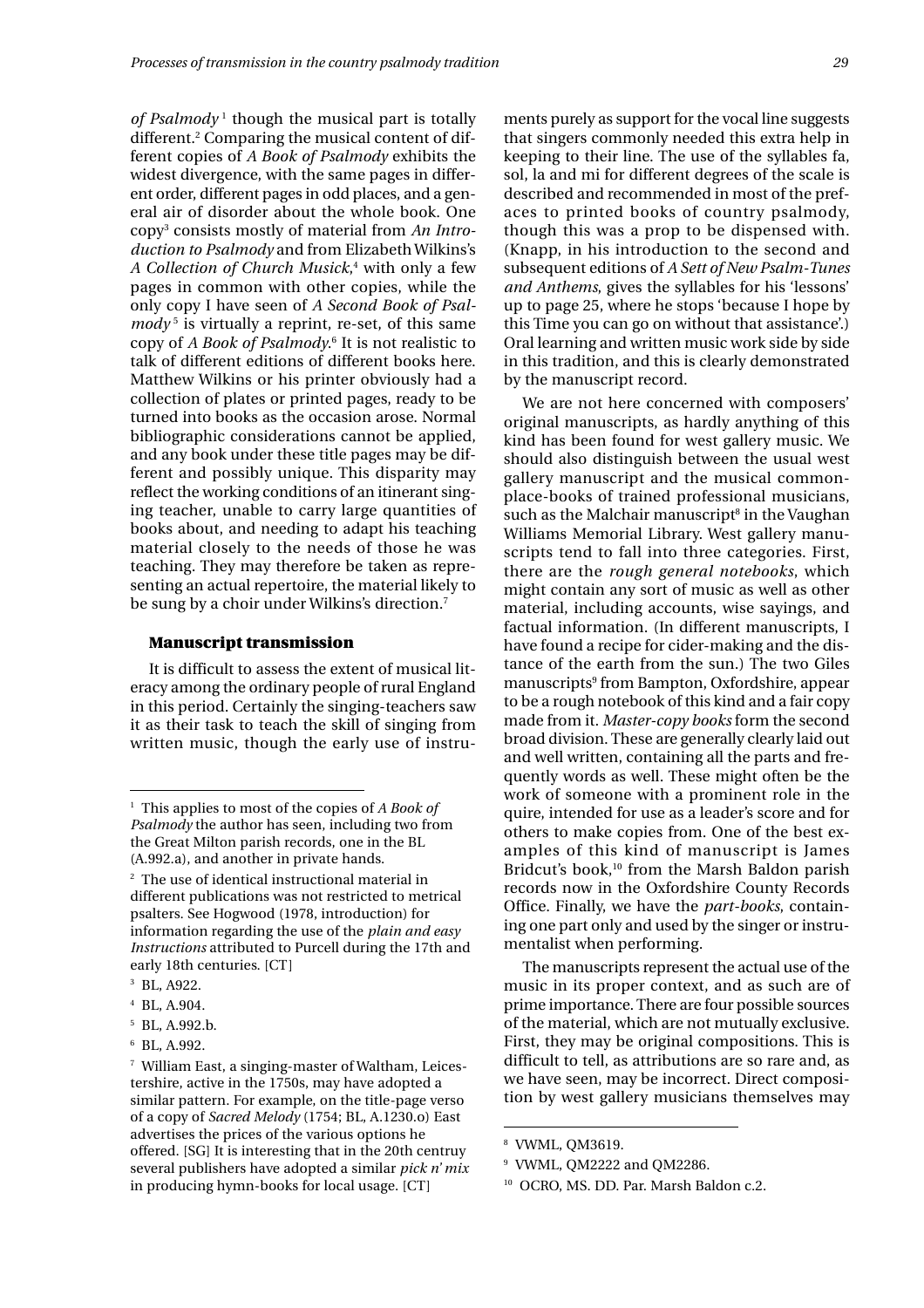not be uncommon, as there are instances of prolific and well-documented composers from this background whose work was never printed, notably the Nuttalls of Rossendale, Lancashire (see Elbourne, 1980, pp. 40–3, 115–33). Secondly, the music may have been copied directly from a printed source. This seems to be the case with many of the items in James Bridcut's book (see above), whose faithful copies of Thomas Clark's compositions, including a hand that imitates the typeface, make him seem like a human photocopier.1 Thirdly, we have music copied from other similar manuscript books, and fourthly, music taken down by ear.

With music taken from other sources, there is always the possibility that the copy may not be the same as the source. On the one hand, there may be accidental changes, or mistakes. On the other, the changes may be deliberate. This could be simply the omission of a part or section that the compiler did not want or need, or the omission of markings (tempo, pauses, repeats, dynamics, figured bass) which the compiler did not understand or wish to follow. There are also plenty of instances where it seems certain that the compiler is consciously adapting while copying. Thomas Hardy's father's carol book2 has several items (such as 'Rejoice Ye Tenants of the Earth' and 'Rejoice This Glorious Day is Come') where the line given is an amalgamation of the more interesting sections of the tenor and treble parts found in other fuller versions. This may have been to make it possible to sing the carols in only two or three parts, or it may be an instrumental line intended to give leads for the entries of the two separate vocal parts. Also in the Hardy family manuscripts<sup>3</sup> is the carol 'Arise and Hail the Sacred Day', where the air of a setting by Joseph Stephenson<sup>4</sup> has been taken and given a new second part which is only vaguely based on Stephenson's other two parts. Music is also variously transposed, its timevalues changed, and different words assigned. Panel 1 shows several versions of 'Otford', a widespread fuguing tune. Example 1 is a transcription of one of the earliest printed versions, from Michael Beesly's *A Collection of 20 New Psalm Tunes* (c. 1746).<sup>5</sup> Example 2 is from a Dorset manuscript marked 'Joseph Doray West Lulw …'.6 It has the original air, with a totally new second part, to fulfil the needs of a two-part performance. Example 3, taken from *A Selection of Psalms and Hymns with favourite and approved Tunes, for the use of Bedford Chapel*, a printed book compiled by W. Parry in 1791, shows that this kind of adaptation was needed at the opposite end of the social spectrum. In his preface he is most anxious that all the congregation of this fashionable London church should join in the singing, and the tunes have been adapted accordingly, with the fuguing part of 'Otford' reduced to this vestigial form. The picture that emerges is of musicians actively taking existing items and moulding them to the needs of their own musical community, rather than attempting to imitate a particular style of art or church music or to interpret the composer's wishes.

No discussion, edition or performance can afford to ignore the evidence of these manuscripts, because they are the closest indications we have of the performance practice of the quires themselves. They also frequently contain valuable background information, such as the names of owners, dates, places etc. The way they are laid out may also provide clues to performance practice. It is common to find parts differently disposed in the same book<sup>7</sup> with inconsistent labelling or none, implying that parts were not necessarily assigned as we might expect or as the original publication gave them.

Mary Furber's book<sup>8</sup> dated 1765 contains an interesting mixture of treble parts and counter parts written in the high octave,<sup>9</sup> with no indication as to which is which or that any are to be sung an octave lower, which may be taken as confirmation of the practice of singing counter parts at their apparent written pitch, where instrumentalists played them. The manuscript record, far from being seen as inaccurate or degenerate, must be accorded the status of a primary source for west gallery music, both as a guide to performance prac-

 $<sup>1</sup>$  The relatively high price of printed music during</sup> this period may be a significant reason for the existence of these manuscripts.

<sup>2</sup> TH II in the Thomas Hardy Memorial Collection, Dorset County Museum (henceforth DCM).

<sup>3</sup> DCM, Thomas Hardy Memorial Collection, Hook MS.

Joseph Stephenson (1723–1810) was a psalmodist and 'Clerk of the Meeting' at the Unitarian Church, Poole, Dorset. The carol is in *The Musical Companion* (c. 1775; BL, H.879.a.(2)), p. 42.

<sup>5</sup> Bodleian Museum, 55e 148. I am grateful to Sally Drage for providing this transcription.

<sup>6</sup> DCM, Ladies' Parlour, Box 2, nos. 8 and 9.

<sup>7</sup> See the Bridport manuscript, PE/BT/CW9/3, for example, or Thomas Hames' book, D1/OA/Z.8.

<sup>8</sup> DCM, Ladies' Parlour, Box 1, no. 5.

<sup>9</sup> In country psalmody books from about 1760 onwards, it became common practice to give the alto line, generally termed 'counter', in treble clef an octave higher than sounding pitch, as was done with the tenor parts.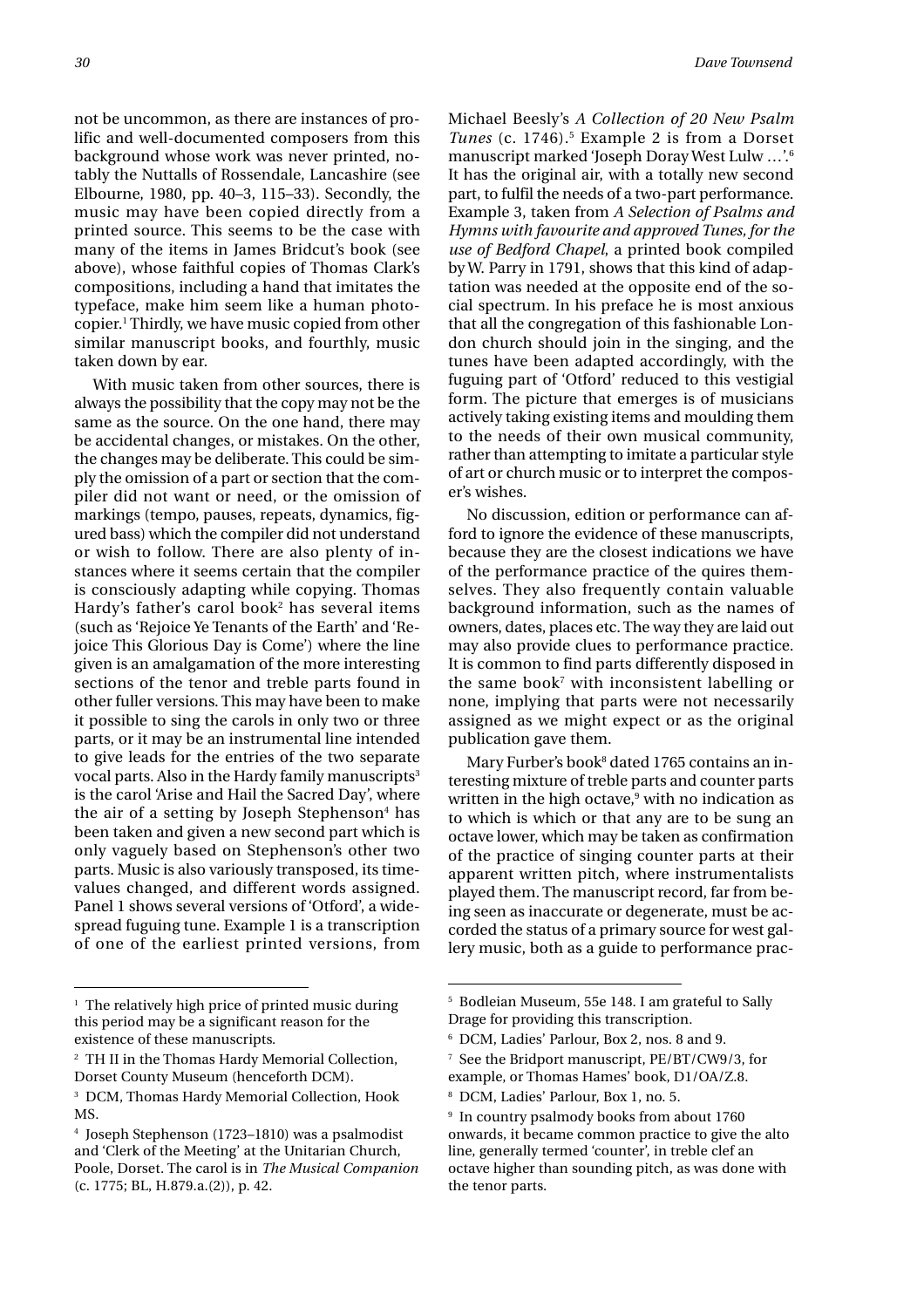

#19779 - 1 ر<br>پېښې د کال حدود والأخص 77 Ù.  $\overline{\mathcal{B}}$ ţ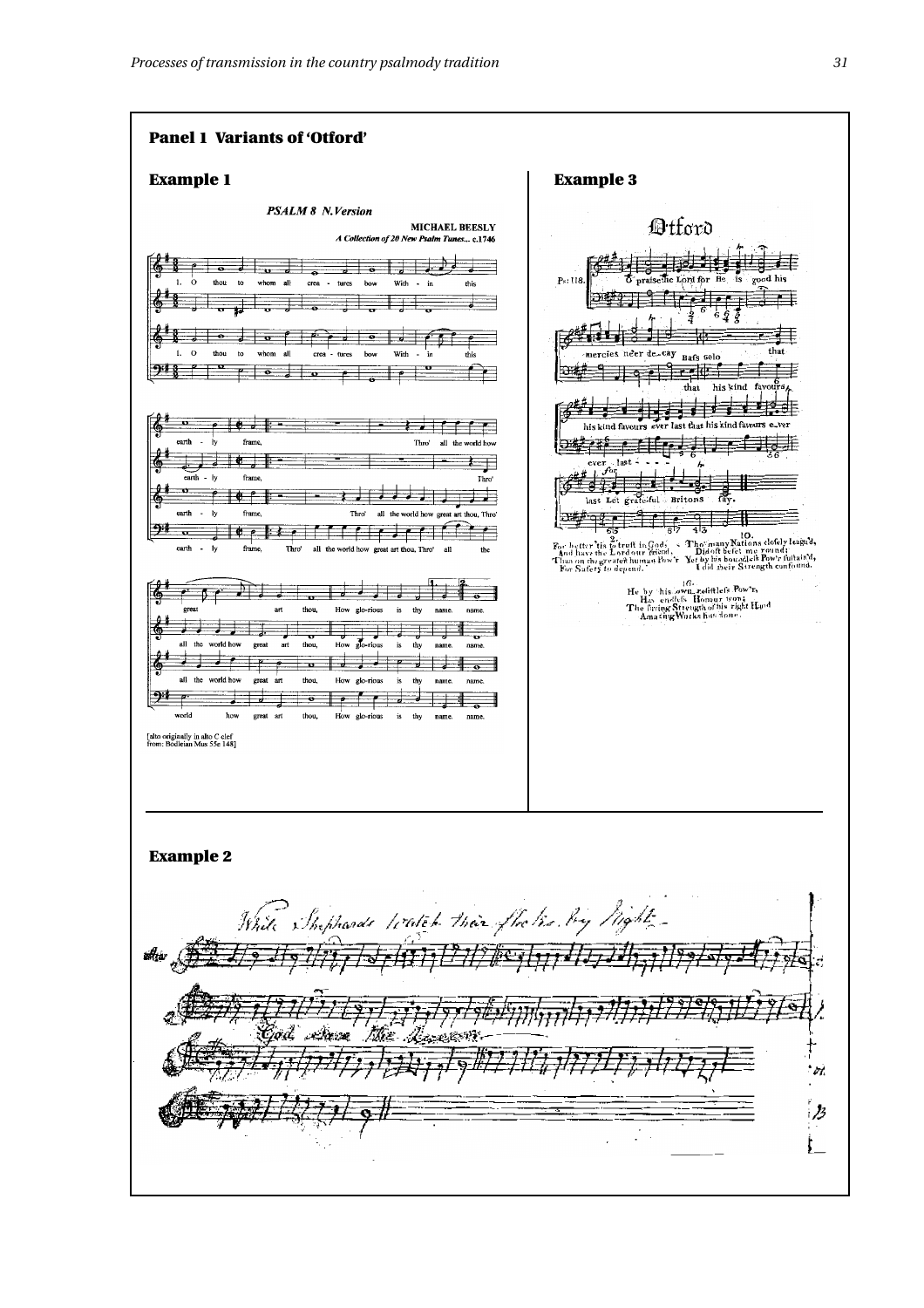tice and as a 'score' indicating exactly what was actually played and sung by country quires.

### **Oral transmission**

Oral transmission played a large part in the music of this tradition. The older unison psalmsinging tradition used tunes learnt and sung orally, several of which appeared in west gallery guise. Printed books frequently make reference to the familiar or common way in which tunes are sung, usually with the intention of improving it. Wesley rather unusually declares his purpose of 'not mending our tunes, but setting them down, neither better nor worse than they were' (1765, p. iv), giving this as the reason why he did not employ a professional musician, who would have 'improved' the music. Apart from the sacred traditional tunes, there are some instances of secular traditional tunes being adapted, though this was far more common in the early American psalmody tradition (Gordon, Barrand and Moody Compton, 1995, pp. 224–5, 228–9, 236). We should also remember that the teaching of singing schools was a largely oral process. Though some quires doubtless acquired the skill of music-reading, the initial teaching of a new quire would involve learning the parts by ear, using the fasola system. Many members of the choir would have been illiterate, and it is a good question whether it is possible to learn to read music without having acquired the ability to scan lines of text (Gammon, 1981, pp. 62–88).

There are places in some west gallery manuscripts which point to pieces being taken down by ear. One of the manuscripts<sup>1</sup> from Great Milton, Oxfordshire, has a series of hasty, rather grubby notations, on odd staves, which add up to a version of the 'Evening Hymn' (Tallis' tune in its usual late 18th-century guise). No-one copying from a score would do it so chaotically, with bits crossed out and sections re-written; the obvious conclusion is that the compiler was writing as he listened, trying to pick out the different parts. A Christmas carol 'The Shepherds Amazed' in the Bridport book (see above) is written in the same hasty and much-corrected way on page 30, and copied in a tidier form later in the same book (page 50). This carol also appears on page 105 of James Bridcut's book (see above), in a different setting and quite tidily written, but mis-barred, which may suggest that in this book also the carol did not come from a printed source, but derived from an oral transcription. A Dorset manuscript<sup>2</sup> with the names 'Harry Adams' and 'William

Goodfellow. Cranborne. Dorset' but no date contains a four-part setting of Psalm 88. In another Dorset book<sup>3</sup> mainly of tenor parts, with the name 'John Legg' and the date 1808, there is a Psalm 88 which is not exactly any of the parts found in Harry Adams' book, but the upper line that would be heard if the tenor and treble of the Harry Adams setting were to be sung or played in the same octave. It seems most likely to be the result of someone hearing the psalm sung, with parts doubled at the octave or voiced in the same octave, and then writing down what they perceived as the tune. The generation of new melodic lines in this way has been demonstrated by Nicholas Temperley (1979, pp. 74–5) in reference to early psalm tunes and by Ian Russell as part of presentday carolling traditions.4

Music from the country psalmody tradition has frequently been collected from oral tradition, tunes, other parts, and even full settings having been learnt and passed on by informants. A brief look at the oral history of one carol, Stephenson's 'A Christmas Hymn' from Church Harmony Sacred to Devotion (1760, 3rd edn), will prove instructive (see Panel 2). It appears to have had sustained popularity from the time it was published up to the present century. The transcription of the original publication (Example 4) shows a piece of some complexity and a clear shape: after the opening 'Harks', there is a short homophonic passage leading into a short fugal conclusion, and this pattern is repeated. As well as being found in manuscripts and the air being collected from tradition, at least three collectors with antiquarian interests claimed to have taken down the whole piece from tradition. In 1822, Davies Gilbert published Some Ancient Christmas Carols, and included a version of this one (Example 5). The opening 'Harks' have disappeared – in fact they are not found in any traditional version to my knowledge. The melodic line of the air retains its shape, with a few added ornamental passing notes. The bass follows the original some of the time, and diverges elsewhere. It is worth noting that the exposed fugal entry in the second section is preserved, but not the modulation that precedes it. The top line also loses the contrapuntal overlap at the cadence of the first section, and Stephenson does not have the very obvious series of consecutive fifths just before this cadence in Gilbert's version. The presence of these fifths makes it less likely that Gilbert has 'corrected' or

<sup>&</sup>lt;sup>1</sup> OCRO, MS. DD. Par. Gt. Milton, e.9.

<sup>2</sup> DCM, Ladies' Parlour, Box 1, no. 4.

<sup>3</sup> DCM, Ladies' Parlour, Box 2, no. 2.

<sup>4</sup> Ian Russell, notes to various cassettes in the *Village Carols* series (listed in the recordings section in the references); personal communication.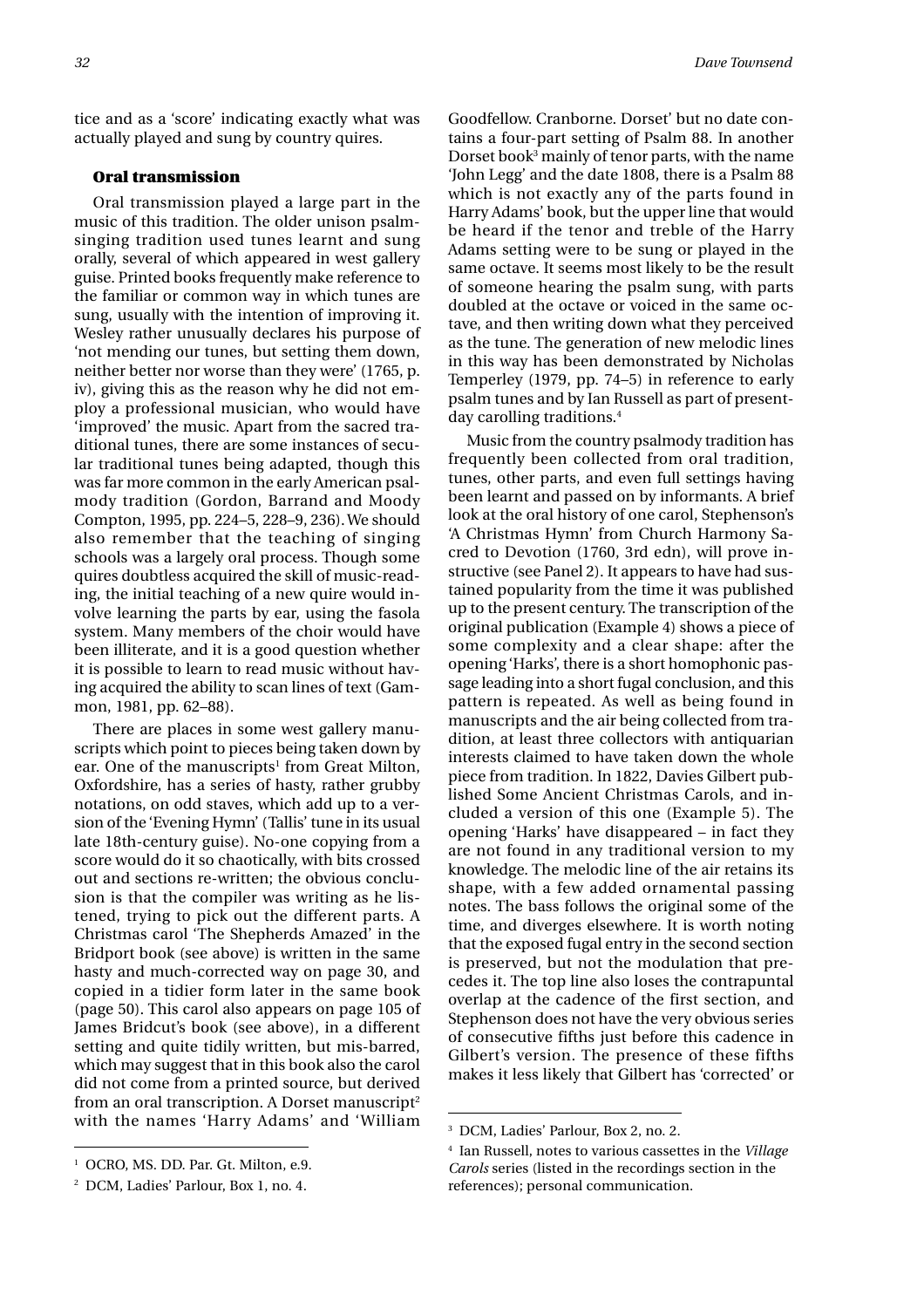nkind

7

ra lion

नन्त्र

ratio.

ratin

.<br>we <del>m</del>ay Sal .

i i

 $.5.7$ 

rahen  $JxI$ 

find

<u>ਦਾ ਜਾ</u>

十十二十

 $-7$ ema

rind

≌

find

<del>≐ ∝</del> ‼

n mit

sal-ra

 $\mathbf{z}'$ 

a and a structure of the context of the context of the context of the context of the context of the context of<br>The context of the context of the context of the context of the context of the context of the context of the c<br>



チチナリズ

75,

**O** 

Born without sin from guilt.

 $f$  if  $f$  if  $f$  if  $f$ 

with - out sin, from guilt, from guilt se-

——<br>……

ᆍ  $-\rho$ 

र्च